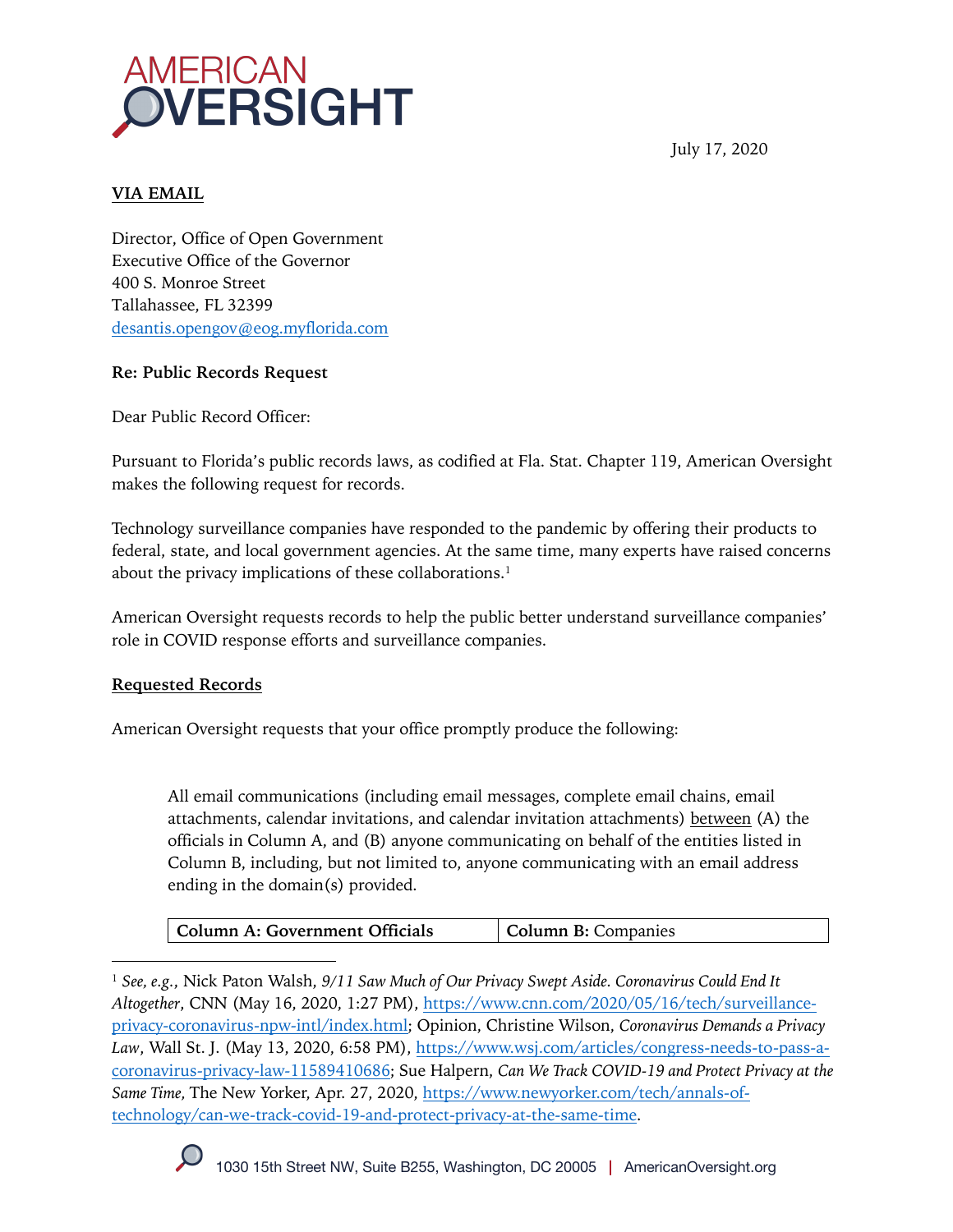|      | Governor Ron DeSantis         |      | Palantir Technologies              |
|------|-------------------------------|------|------------------------------------|
| ii.  | Chief of Staff Shane Strum    |      | (@palantir.com or                  |
| iii. | Deputy Director Tyler Russell |      | @palantirtech.com)                 |
|      |                               | ii.  | Clearview AI, Inc. (@clearview.ai) |
|      |                               | iii. | Vantiq (@vantiq.com)               |
|      |                               | iv.  | Camber Systems (@cornea.is)        |
|      |                               | v.   | NSO (@nsogroup.com)                |
|      |                               | vi.  | AiRISTA Flow (@airistaflow.com)    |

Please provide all responsive records from March 15, 2020, to the date of the search.

We understand that your office's capacity may be impacted by the COVID-19 outbreak and response efforts. Should that be the case, we would be happy to discuss potential streamlining or narrowing of our request, reasonable delays in processing this request, or other accommodations. Please feel free to contact us at the telephone number listed in the final paragraph of this letter; we look forward to working with you.

American Oversight insists that your agency use the most up-to-date technologies to search for responsive information and take steps to ensure that the most complete repositories of information are searched. American Oversight is available to work with you to craft appropriate search terms. **However, custodian searches are still required; your office may not have direct access to files stored in .PST files, outside of network drives, in paper format, or in personal email accounts.**

In the event some portions of the requested records are properly exempt from disclosure, please disclose any reasonably segregable non-exempt portions of the requested records. If it is your position that a document contains non-exempt segments, but that those non-exempt segments are so dispersed throughout the document as to make segregation impossible, please state what portion of the document is non-exempt, and how the material is dispersed throughout the document. If a request is denied in whole, please state specifically that it is not reasonable to segregate portions of the record for release.

Please take appropriate steps to ensure that records responsive to this request are not deleted by your office before the completion of processing for this request. If records potentially responsive to this request are likely to be located on systems where they are subject to potential deletion, including on a scheduled basis, please take steps to prevent that deletion, including, as appropriate, by instituting a litigation hold on those records.

To ensure that this request is properly construed, that searches are conducted in an adequate but efficient manner, and that extraneous costs are not incurred, American Oversight welcomes an opportunity to discuss its request with you before you undertake your search or incur search or duplication costs. By working together at the outset, American Oversight and your agency can decrease the likelihood of costly and time-consuming litigation in the future.

Where possible, please provide responsive material in electronic format by email or in PDF or TIF format on a USB drive. Please send any responsive material being sent by mail to American